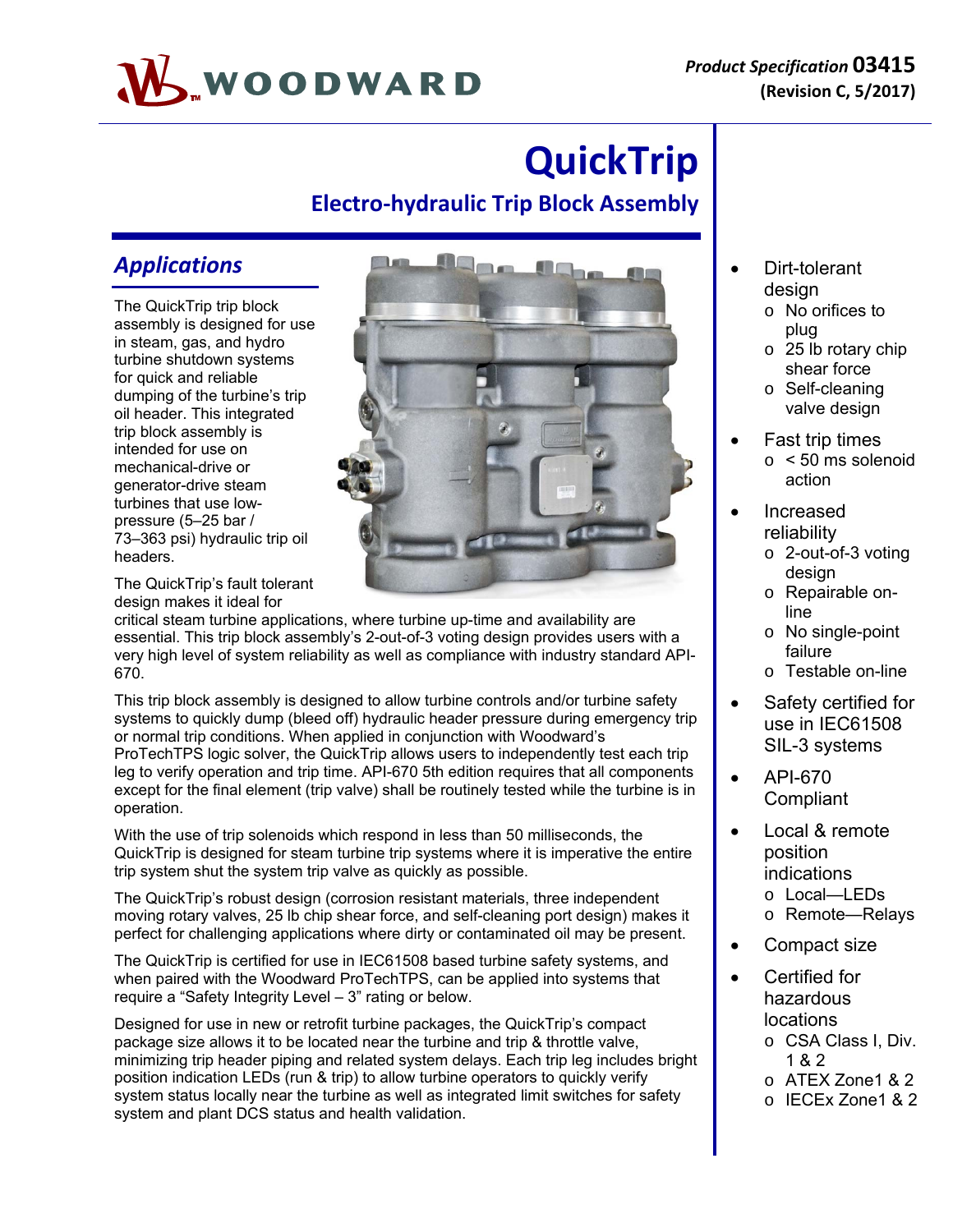#### *Description*

The QuickTrip is an IEC61508 safety certified electro-hydraulic trip block assembly designed for use in steam turbine shutdown systems for quick and reliable dumping of the turbine's trip oil header. This trip block assembly's 2-out-of-3 voting design provides users with a high level of system reliability as well as compliance with industry standards like API-670, API-612, and API-611.

This trip block assembly is housed in a fully integrated package which includes three patented, dirt-tolerant rotary trip valves. These valves are connected to provide two-out-of-three based voting to ensure that a failure of any one component (valve driver, valve, wiring, connector, etc.) does not result in a nuisance trip condition. The QuickTrip's modular design also allows users to replace critical components (electrical module, solenoid, wiring, driver, etc.) while the turbine is operating on-line.

Designed to quickly and reliably bleed off trip oil header pressure, at least two of the QuickTrip's three rotary solenoid valves must be de-energized to open a bleed path from the trip oil header to system drain (see Figure 1).

The QuickTrip accepts one or two (redundant) 24 Vdc power sources to power each solenoid, and uses three independent discrete input shutdown commands from a safety logic solver like the Woodward ProTechTPS (independent voted models) to test and control each solenoid valve.

Because steam turbines are often used in hazardous locations where flammable gases may be present, the QuickTrip is designed to be mounted next to the steam turbine and is certified for use in Zone-1 or Zone-2 (Class 1 or Class 2) hazardous locations.

When packaged with a Woodward ProTechTPS safety logic solver, the ProTechTPS performs the required routine safety system diagnostic tests to verify unit operation while the turbine is on-line, and the proof test time response monitoring and logging to ensure the total turbine safety system can respond fast enough to safely shutdown the turbine.

The total installed cost for this fully integrated trip block assembly is low because it has been completely assembled and tested at the factory. This greatly reduces OEM and end-user fabrication time, installation time, and testing time.



**Figure 1. Typical QuickTrip Application**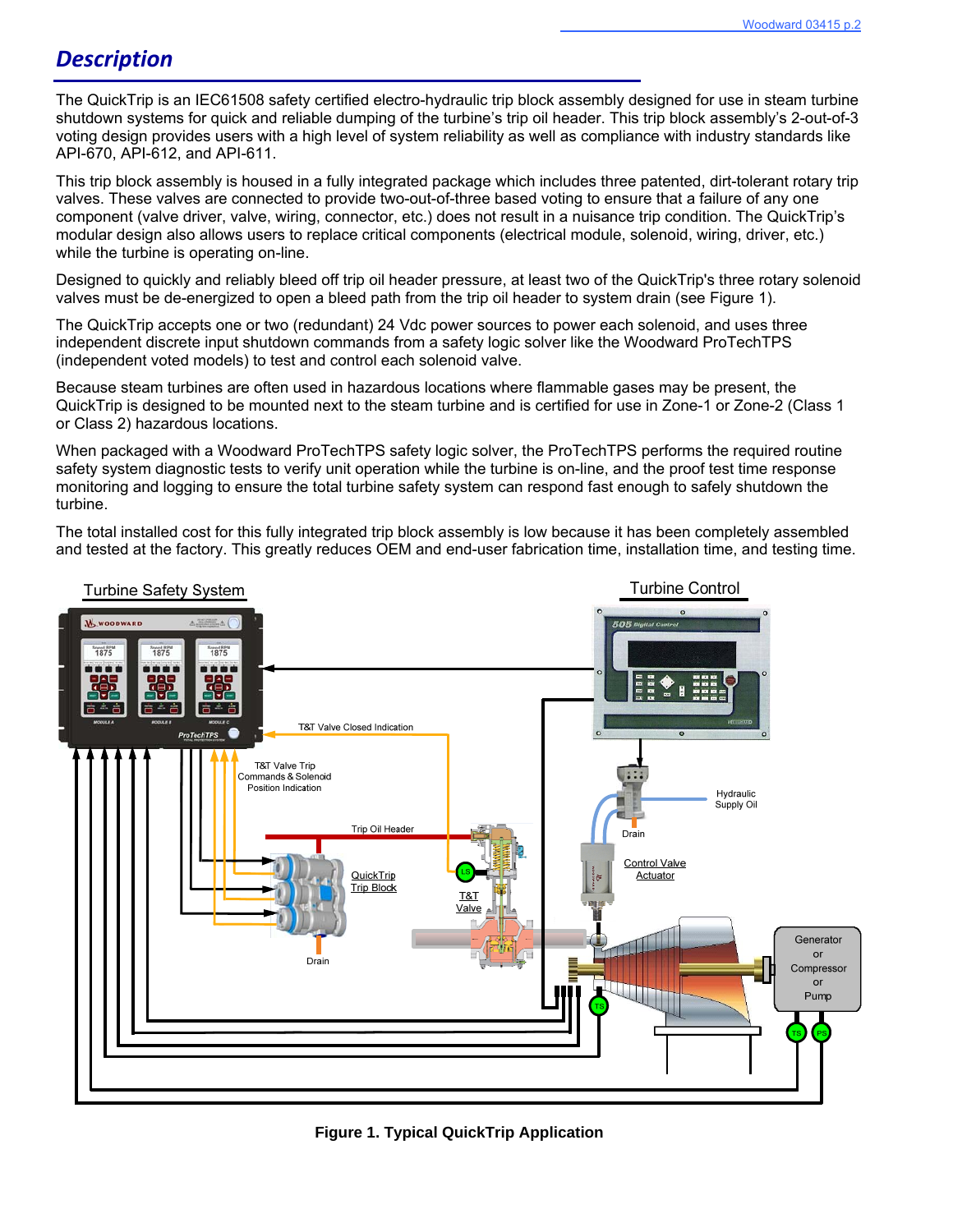#### *Features*

**Dirt Tolerance**—The QuickTrip is specifically designed for steam turbine applications where turbine lube oil is also used to power the hydraulic turbine control valve actuator(s). Steam turbine applications can be extremely challenging for hydraulic trip block assemblies as dirt, metal shavings, water, and other contaminants (babbitt, ammonia, etc.) are common in such oil systems. Also due to the high temperatures at which steam turbines operate, turbine oil breakdown is common, resulting in the creation of a sludge-type substance and the varnishing of internal system components. However, the QuickTrip is designed to operate reliably within such challenging applications. Its corrosion-resistant materials, rotary valve design, 25 lb chip shear force, and self-cleaning ports allow it to operate in such applications without experiencing undesirable sticking or dragging.

In the past, older style trip block assemblies utilized internal orifices and pressure gauges to verify solenoid valve operation, causing many maintenance problems when applied in turbine lube-oil-powered trip systems. Since the QuickTrip does not utilize problematic orifices or pressure gauges, maintenance is reduced and system reliability improved.

**Valve Status (local & remote)**—Each valve solenoid accepts power for one or two (redundant) power sources and has the following status indications to assist operators with understanding the status and health of each valve.

- Valve Open—Local LED
- Valve Open—Limit Switch
- Valve Closed—Local LED
- Valve Closed—Limit Switch
- Power Supply #1 Healthy Local LED
- Power Supply #2 Healthy Local LED

**Redundancy/Availability**—Designed for use in critical steam turbine applications where turbine up-time is important, the QuickTrip uses three isolated solenoid valves designed to be driven by a triple modular redundant 2-out-of-3 voting based safety logic solver. Each isolated solenoid valve uses redundant power supply inputs to increase both system reliability and availability. Note: Only one power source is required to power/energize each of the isolated solenoid valves.

**On-Line Repairable**—The QuickTrip's modular design allows repair/replacement of each valve's driver solenoid, electrical module, and associated power supplies and wiring to increase both system reliability and availability.





**Figure 2. QuickTrip Outline Dimensions**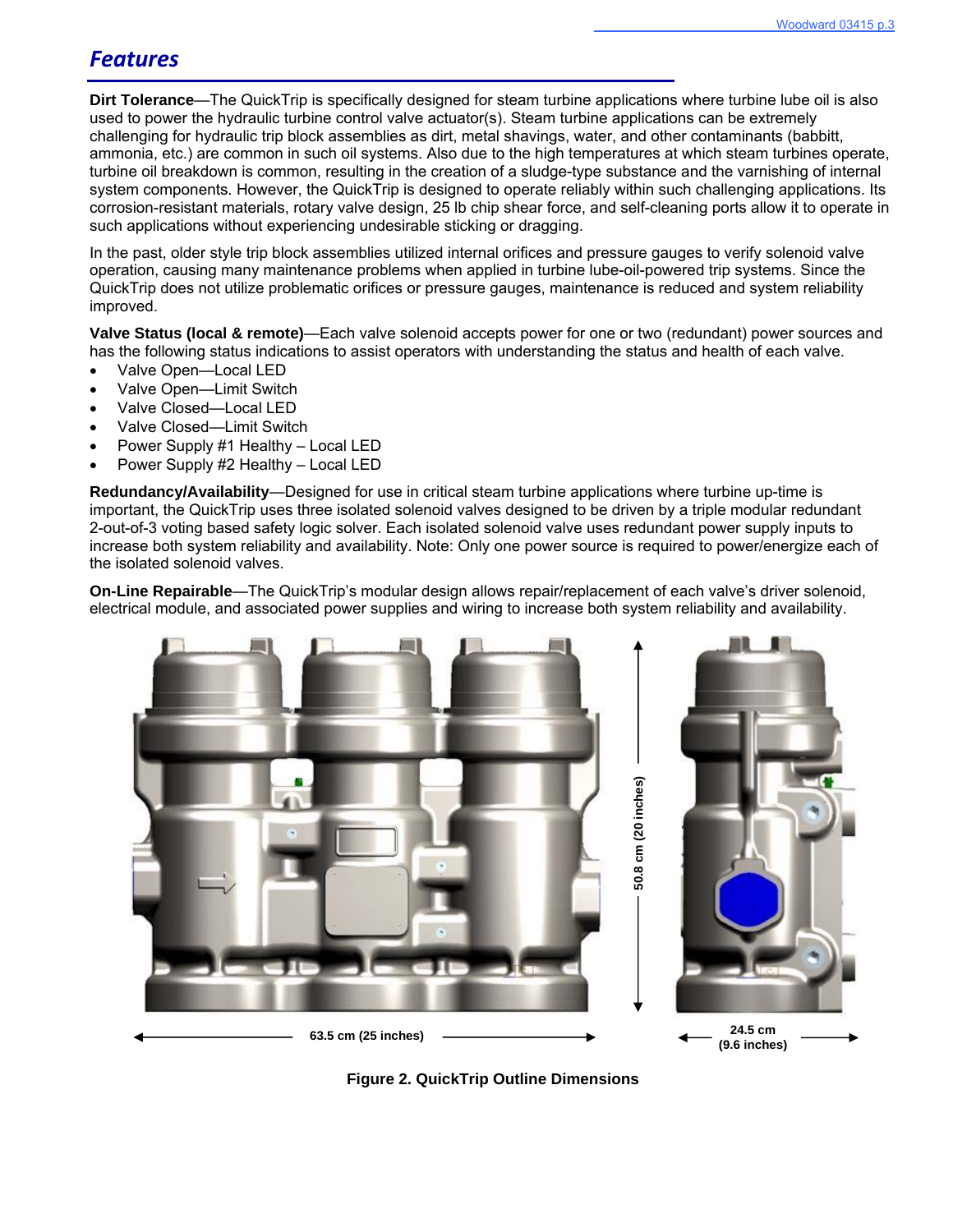#### Woodward 03415 p.4

### *Specifications*

| Performance                                                                                                                                                                       |                                                                                                                                                                                                                                                                          |
|-----------------------------------------------------------------------------------------------------------------------------------------------------------------------------------|--------------------------------------------------------------------------------------------------------------------------------------------------------------------------------------------------------------------------------------------------------------------------|
| Solenoid Response Time:<br>Failsafe Operation:                                                                                                                                    | < 50 milliseconds<br>Internal return spring on each solenoid valve                                                                                                                                                                                                       |
| <b>Physical</b>                                                                                                                                                                   |                                                                                                                                                                                                                                                                          |
| Trip Block Dimensions:<br>Solenoid Valves:<br><b>Failsafe Direction:</b><br>Local Position Indication:                                                                            | 50.8 x 63.5 x 24.5 cm (20 x 25 x 9.6 inches)<br>Rotary<br>Open ports                                                                                                                                                                                                     |
| Local Power Supply Indication:<br>Weight:<br>Mounting:                                                                                                                            | Red & green LEDs viewable via valve sight glass<br>2 blue LEDs viewable via valve sight glass<br>114 kg (252 lb)<br>Any attitude (8 mounting bolt locations on package rear & bottom)                                                                                    |
|                                                                                                                                                                                   |                                                                                                                                                                                                                                                                          |
| <b>Environmental</b>                                                                                                                                                              |                                                                                                                                                                                                                                                                          |
| <b>Operating Temperature Range:</b><br>Operating Oil Temperature Range:<br>Shock:<br>Vibration:<br>Ingress Protection:                                                            | $-40$ to +85 °C ( $-40$ to +185 °F)<br>+15 to +70 °C (+59 to +158 °F)<br>US MIL-STD 202F, Method 213B, Test Cond. J (30 G, 11 ms half sine pulse)<br>US MIL-STD 810F, M514.5A, Cat. 4 (0.04 G <sup>2</sup> /Hz, 10-500 Hz, 2 hours/axis, 1.04 Grms)<br>IP66 per EN 60529 |
| <b>Electrical</b>                                                                                                                                                                 |                                                                                                                                                                                                                                                                          |
| Input Supply:<br>Discrete Inputs:<br>Discrete Outputs Rating:                                                                                                                     | 24 Vdc +10% @ 8 A Max (2.6A max / solenoid)<br>Isolated (requires 24 Vdc wetting voltage)<br>Resistive: 2 A @ 28 Vdc, max 32 Vdc; Inductive: 0.5 A @ 28 Vdc (max 0.2 H)<br>Cable Entries: 3x 0.750-14 NPT                                                                |
| <b>Hydraulic</b>                                                                                                                                                                  |                                                                                                                                                                                                                                                                          |
| Supply Pressure Range:<br>Oil Flow CV Rating:                                                                                                                                     | 5 to 25 bar (73 to 363 psi)<br>10.0                                                                                                                                                                                                                                      |
| Fluid Types:<br>Recommended Oil Cleanliness:<br>Recommended Viscosity:<br>Fluid Ports:                                                                                            | Mineral or synthetic or Fyrquel EHC-based oils may be used<br>24 to 40 ppm nominal, β75 (ISO 4406 code 20/18/16 Class) max<br>20 to 100 centistokes<br>SAE J518 Code 61, 31.8 mm (1.25") diameter                                                                        |
| <b>Regulatory Compliance</b><br>(Listings are limited only to those units bearing the appropriate Marking or Agency Identification)<br><b>European Compliance for CE Marking:</b> |                                                                                                                                                                                                                                                                          |
| <b>EMC Directive:</b>                                                                                                                                                             | 2014/30/EU                                                                                                                                                                                                                                                               |
| <b>ATEX Directive:</b>                                                                                                                                                            | 2014/34/EU<br>Item Prefixes 1, 3: Zone 1, Category 2, Group II G, Ex d IIB T4 Gb X per SIRA<br>15ATEX1230X                                                                                                                                                               |
|                                                                                                                                                                                   | Item Prefixes 1, 2, 3, 4: Zone 2, Category 3, Group II G, Ex nA IIC T4 Gc X per SIRA<br>15ATEX4231X                                                                                                                                                                      |
| Other European/International Compliance:<br>(Compliance with the following European Directives or standards does not qualify this product for application of the CE Marking)      |                                                                                                                                                                                                                                                                          |
| <b>ATEX Directive</b><br>Machinery Directive:                                                                                                                                     | Exempt from non-electrical requirements of Directive 2014/34/EU per EN 13463-1<br>Compliant as a component with 2006/42/EU                                                                                                                                               |
| Pressure Equipment Directive:                                                                                                                                                     | Compliant as "SEP" per Article 4.3 to 2014/68/EC                                                                                                                                                                                                                         |
| <b>EAC Customs Union:</b>                                                                                                                                                         | Certified to Technical Regulation CU 012/2011 for use in potentially explosive<br>atmospheres. Certificate RU C-US.MIO62.B.02276 as 1Ex d IIB T4 Gb X and Ex nA<br>IICT4 Gc X (Item Prefixes 3 and 4)                                                                    |
| Other International Compliance:                                                                                                                                                   |                                                                                                                                                                                                                                                                          |
| IECEx:                                                                                                                                                                            | Certified for use in explosive atmospheres per IECEx Certificate IECEx CSA 15.0009 as<br>Ex d IIB T4 Gb (Item Prefixes 1, 3) and Ex nA IIC T4 Gc (Item Prefixes 1, 2, 3, 4)                                                                                              |
| North American Compliance<br>CSA:                                                                                                                                                 | CSA Certified for Class I, Div. 1, Groups C & D T4 (Item Prefix 1) and Class I, Div. 2<br>Groups A, B, C, & D, T4 (Item Prefixes 1, 2) at 85°C ambient. For use in Canada and the<br>United States. Certificate 2757391.                                                 |
| <b>SIL Certification:</b>                                                                                                                                                         |                                                                                                                                                                                                                                                                          |
| $SIL-3:$                                                                                                                                                                          | Product has been evaluated to IEC 61508 Parts 1-2 and 4-7:2010 as well as IEC 61511<br>Parts 1-3:2004 (in extracts) and has been found to be suitable for use in a safety<br>instrumented system up to SIL-3.<br>TUV Rheinland Certificate V 486.01/15                   |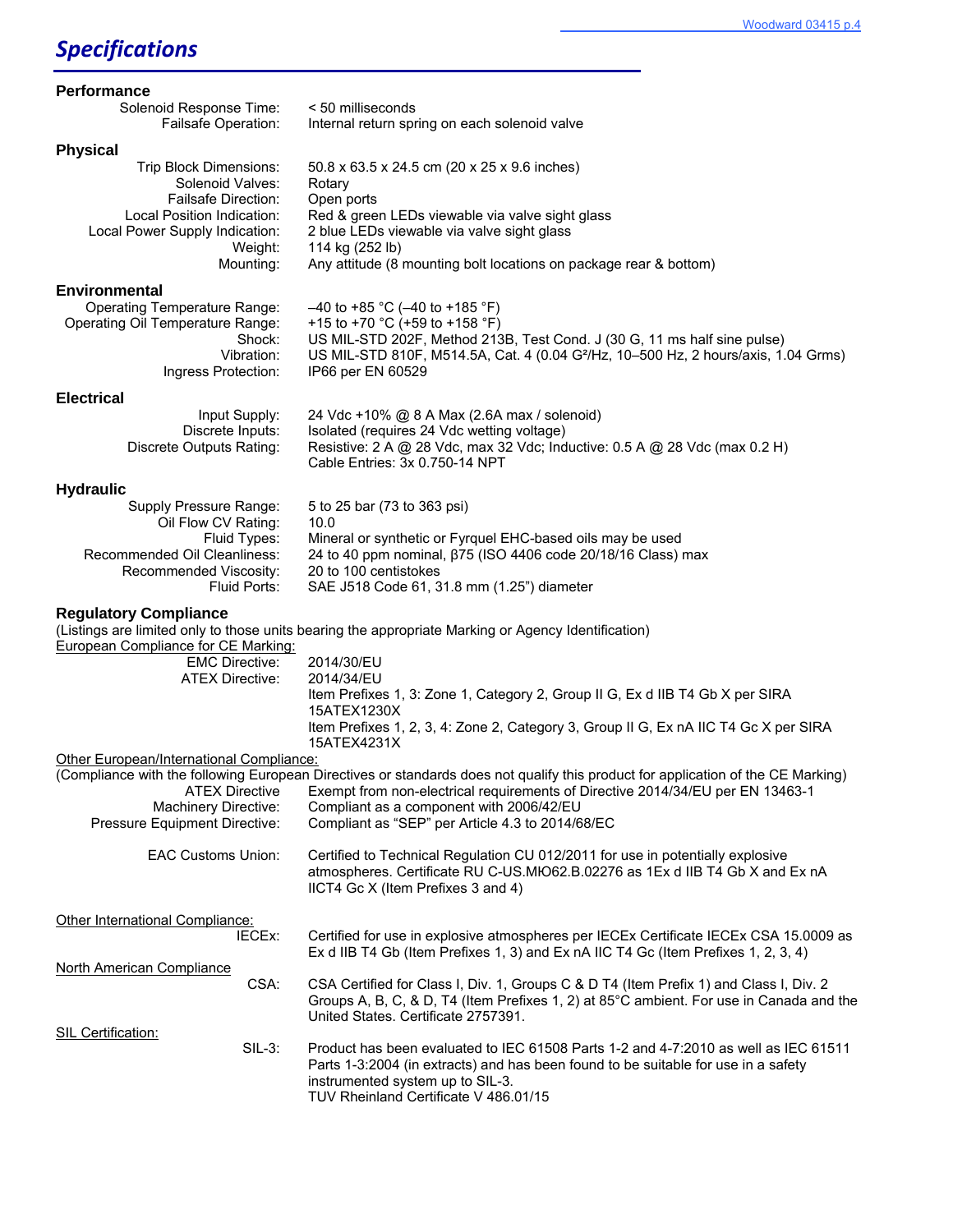

**Figure 3. Turbine Safety System Interconnection Diagram**